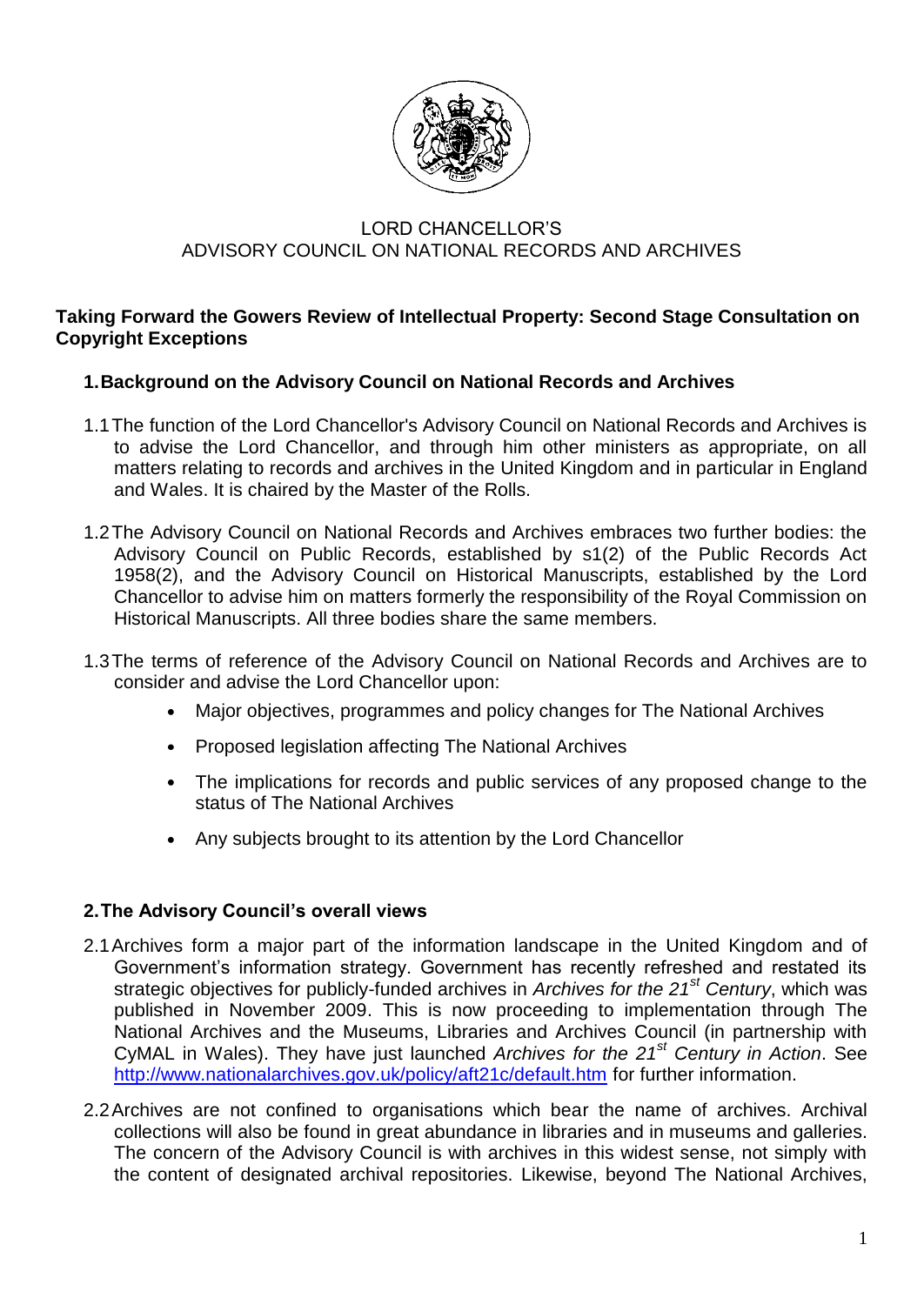the Advisory Council seeks to take into account the interests of archivists and archive managers, the users of archives and the owners/depositors of archives.

- 2.3Archives are of a very diverse nature and comprise material in every medium which has ever been used for the recording and transmission of information, including audio-visual and digital formats. Although they mostly constitute unpublished sources, many archives also incorporate published documents. The distinction between what is published and what is unpublished is being rapidly eroded in the digital age. Therefore, every dimension of archival collections is touched by copyright issues in some shape or form, including the unexpired transitional protection for works which were unpublished at the time of the passage of the Copyright Designs and Patents Act 1988.
- 2.4The Advisory Council considers that, in several important respects, the Copyright Designs and Patents Act 1988 now lags behind the changes in the information environment which have occurred during the intervening two decades. Accordingly, it recognises the need for copyright reform as set out in the evidence and recommendations of the Gowers Review. It welcomes the steps which Government is taking to consider those recommendations in depth and to proceed to implement them, where appropriate, through legislative change. The Advisory Council understands that this is a complex process, with a need not simply to balance the interests of rightsholders and users but to adhere to obligations set down in European and other international copyright frameworks.
- 2.5The Advisory Council believes that copyright exceptions are fundamental to the preservation and dissemination of archival content. It has concerns with the current copyright regime in two respects: undue complexity and anomalies/inconsistencies. For the regime to be effective in practice, and understood and observed by archivists and archival users, it needs to be simplified and harmonised wherever possible. Copyright exceptions should also, in our view, be format-blind. An exception, once granted, should be applicable to all formats of information, and not just some. These are the two litmus tests which we have used to evaluate the Government's proposals as set out in the Second Stage Consultation.
- 2.6With regard to Gowers Recommendation 9: Research and Private Study, the Advisory Council fully supports the expansion of the fair dealing exception in s29 to cover sound recordings, films and broadcasts and the extension of s43 to include unpublished artistic works. However, we wish to register serious reservations about the proposed restriction of fair dealing (and of copying by libraries and archives) to members of educational establishments in respect of sound recordings, films and broadcasts.
- 2.7With regard to Gowers Recommendations 10A/10B: Libraries and Archives, the Advisory Council welcomes Government proposals to expand the exception for preservation copying to all classes of work, to permit format shifting, and to enable museums and galleries to benefit from the provisions. We believe that any definition of 'permanent collection' should be subjective, and we highlight a particular issue with image libraries. We are disappointed by the Government's unwillingness to change current arrangements in respect of digital rights management, since this may act as an effective break on appropriate preservation copying in certain circumstances, thereby limiting the benefit of the extended exception.
- 2.8The Advisory Council has no particular opinion to express about the third of the Gowers Recommendations which is the subject of this Second Stage Consultation, relating to Educational Exceptions. These impact less directly upon the world of archives, not least since Government has indicated that it does not intend to broaden the definition of an educational establishment to include libraries, archives and museums (p. 12, paragraph 70). As it stands, therefore, this recommendation falls somewhat outside the scope of the Advisory Council's work.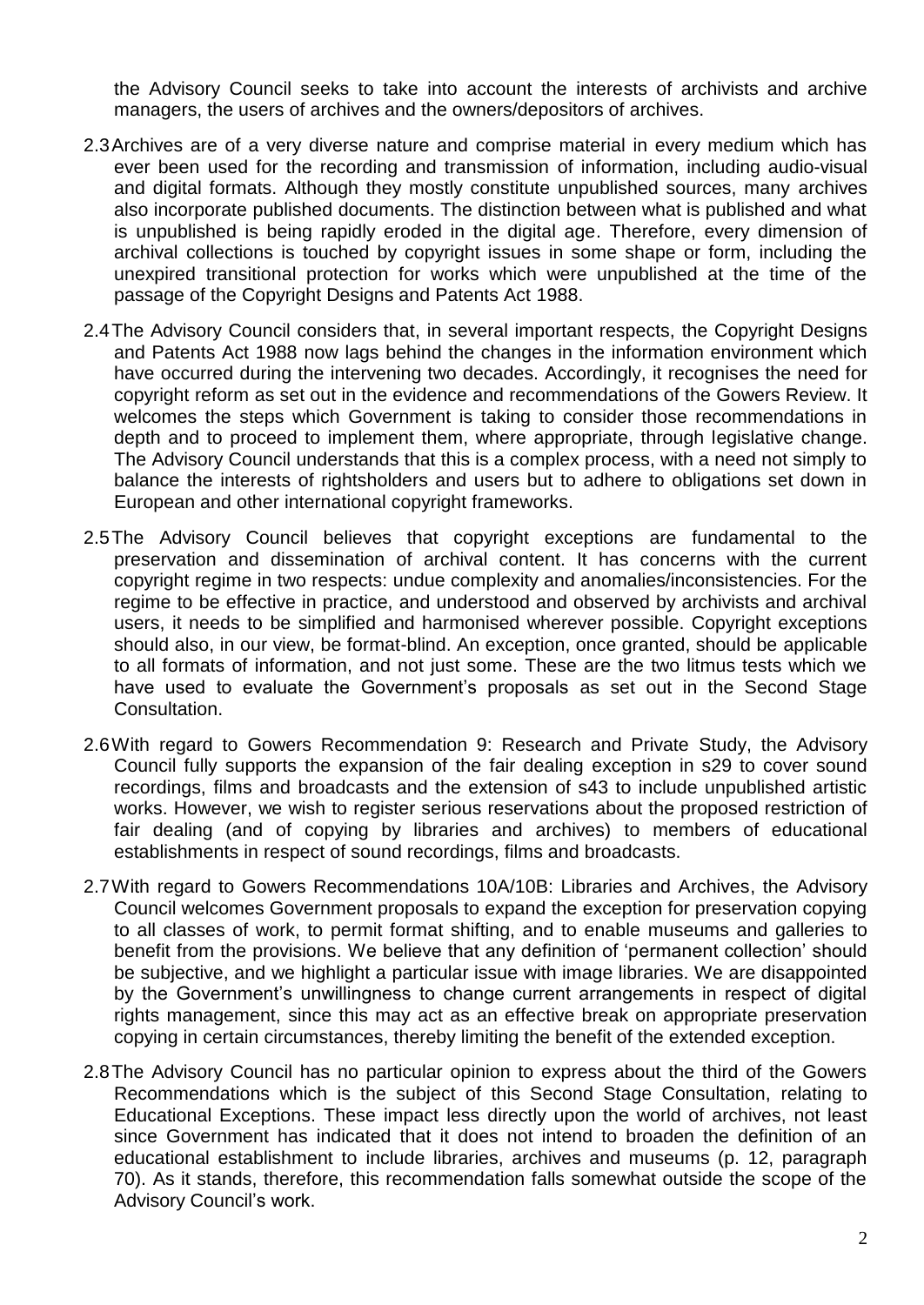2.9For further information about our response, please contact Dr Grazia Zaffuto, Advisory Council Secretary on Tel: 0208 392 5377 or by email:

[advisorycouncilsecretary@nationalarchives.gsi.gov.uk](mailto:advisorycouncilsecretary@nationalarchives.gsi.gov.uk)

### **3.Advisory Council's response to Gowers Recommendation 9: Research and Private Study**

- 3.1The Advisory Council welcomes the expansion of the fair dealing exception in s29 to cover sound recordings, films and broadcasts, in addition to the literary, dramatic, musical and artistic works to which it already applies (p. 28, paragraph 187; p. 30, paragraph 201). The Council also supports Government's decision not to differentiate between non-commercial research and private study (p. 29, paragraph 195); not to limit the extended exception to specific purposes or subjects (p. 30, paragraph 206); and not to prescribe the amount of a work that may be copied, nor to define fair dealing (p. 32, paragraph 220).
- 3.2However, the Advisory Council is extremely concerned that the expanded exception for fair dealing in respect of sound recordings, films and broadcasts is to be limited to 'members of an educational establishment', with the requirement that 'copying must be for the purposes of a course of study or research being undertaken at that establishment' (p. 28, paragraph 187; p. 29, paragraph 196; p. 31, paragraph 217). We note with regret that this restriction is to be embedded in an amended library declaration form (p. 33, paragraph 232).
- 3.3This limitation is at odds with fair dealing in respect of literary, dramatic, musical and artistic works where non-commercial research and private study are not, and will not be (p. 31, paragraph 217), confined to any particular class of researchers or students. Not only does this fail the Advisory Council's anomaly and complexity tests, since yet another inconsistency is being introduced into copyright law (with scope for consequential confusion), but we see no convincing empirical evidence being brought forward for such a restriction. So far as we are aware, there is no material proof that the principle of fair dealing has hitherto compromised the economic interests of rightsholders. We note that there is no such requirement in Article 5(3)(a) of the Information Society Directive, nor is it implicit in the Three Step Test.
- 3.4Furthermore, this limitation would appear to contradict other elements of Government policy, both the generic encouragement to pursue informal and lifelong learning, and (in our particular context) the desire to see archives opened up and utilised by the widest possible constituency (as reflected in the Government's strategy for publicly-funded archives). All forms of archives, but especially those managed by local authorities, are heavily used by informal learners and independent scholars, many of whom go on to publish the outcomes of their research, thereby adding to the collective understanding of our national and local history and cultural heritage.
- 3.5Should this restriction be implemented, archives and other information organisations, whether located in educational establishments or not, will be required to differentiate between two groups of users, those who are members of educational establishments and those who are not, and to offer them a different level of service. This will be seen as discriminatory and will also be very hard to police. Certainly, it will be difficult, if not impossible, for librarians and archivists to validate the additional information about educational establishment which is being sought on the new declaration forms. As with the present declaration forms, they will simply have to accept it at face value, unless they have immediate reason to doubt its veracity.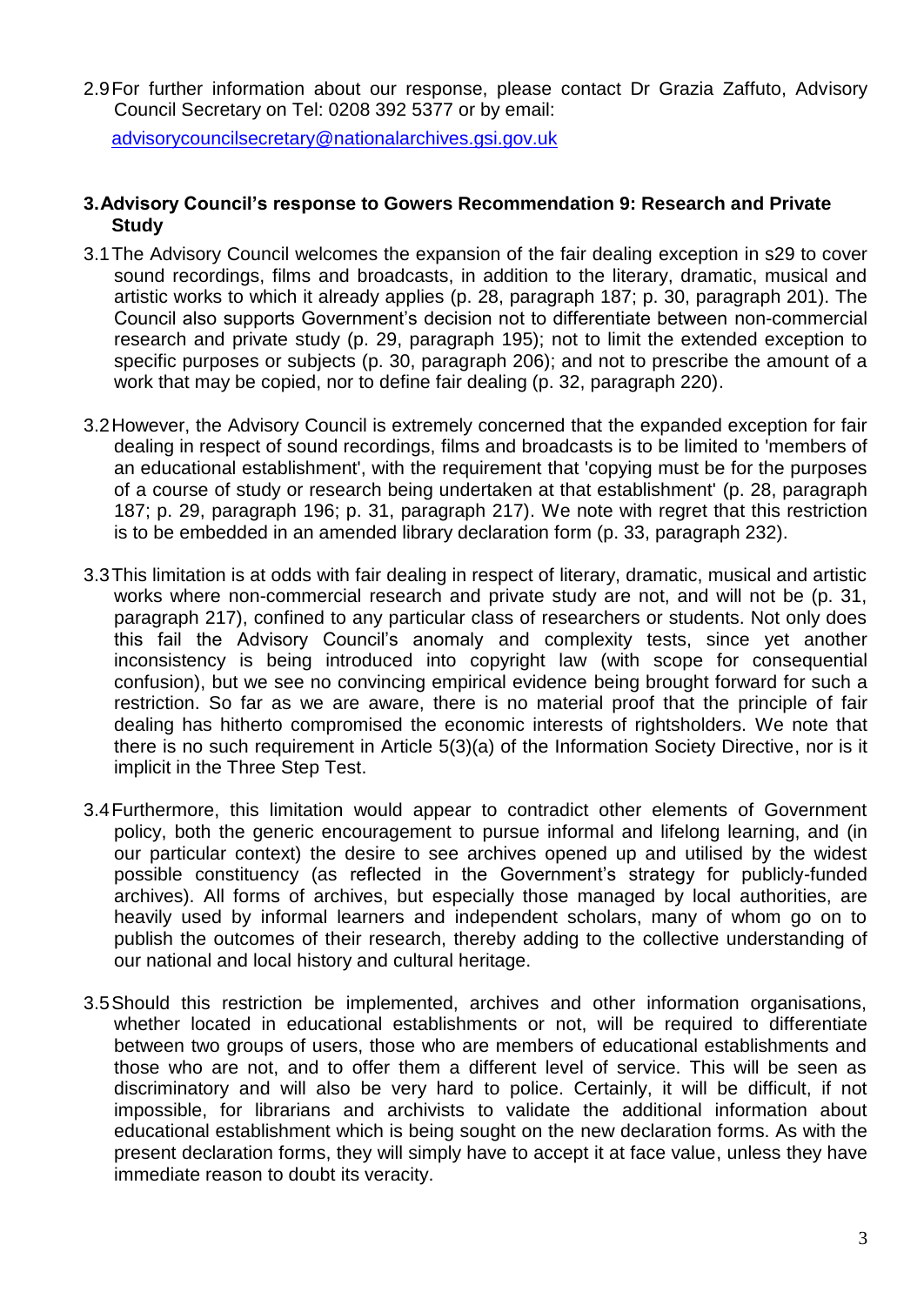- 3.6The potentially detrimental effect of this limitation on archives is further compounded by Government's unwillingness to designate libraries, archives and museums and galleries as educational establishments (p. 12, paragraph 70).
- 3.7If Government's principal concern in proposing this limitation is to prevent fair dealing in sound recordings, films and broadcasts from being applied for the purposes of entertainment, then the restriction to members of educational establishments seems a peculiarly blunt instrument for achieving this end. The problem surely lies in the fact that, unlike many European Union countries, the United Kingdom has failed to implement a private copying exception. For this if for no other reason, the Advisory Council considers it unfortunate that, in this Second Stage Consultation, Government has announced that it does not intend to proceed with such a private copying exception (p. 25, paragraph 171).
- 3.8In respect of copying by libraries and archives, the Advisory Council likewise approves in principle the new s39A and s43A, which are designed to enable librarians and archivists to make copies of, respectively, published and unpublished sound recordings and films (p. 30, paragraph 202; p. 32, paragraph 226). However, as with fair dealing, we do not support the limitation of the making of such copies for the benefit solely of members of educational establishments, and for exactly the same reasons.
- 3.9The extension of s43 to include unpublished artistic works removes an obvious anomaly (p. 33, paragraph 228) and is to be welcomed. There remain unresolved issues with s39 in that the copying of published copyright works is restricted to librarians, whereas such works may also exist in archives; and with s43 where, strictly speaking, the copying of a manuscript which has later been published is not permitted. The Advisory Council does not believe that it was the intention of Parliament to prevent either act and thus hopes that Government may be willing to contemplate some amendment of these sections, in respect of these two particulars, also.
- 3.10 In answer to the specific questions posed in Annex B, paragraphs 1-3:
	- We are not aware of any consequences which would render impractical the application of s29(3) to all works (paragraph 1)
	- We are not aware that there is any legal justification for clarifying that legitimately acquired copies would be infringing copies if subsequently dealt with, since the matter seems to be adequately covered in the 1988 Act (paragraph 2)
	- We do not support the restriction of the expanded exception to members of educational establishments (paragraph 3)

#### **4.Advisory Council's response to Gowers Recommendations 10A and 10B: Libraries and Archives**

4.1The Advisory Council supports many elements of the Government's proposals for the amendment of s42 which will enable better preservation of the national documentary heritage, not least of those materials in audio-visual and digital formats. In particular, the Council welcomes the expansion of the exception: to cover all classes of work, including artistic works, films and sound recordings, in addition to other works which are already covered (p. 37, paragraphs 267 and 269); to permit format shifting, with no numerical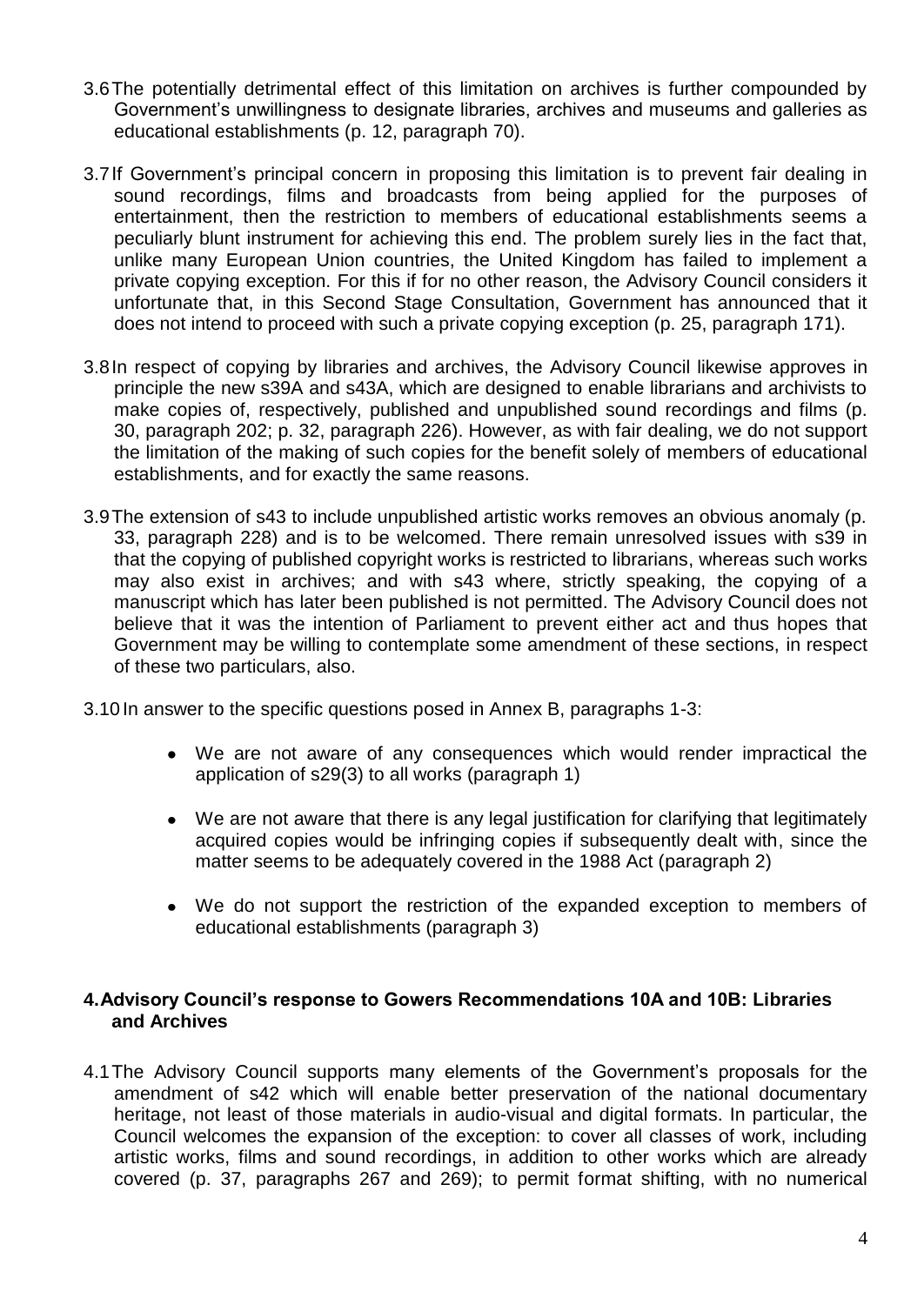limitation on the number of copies (p. 37, paragraph 267; p. 38, paragraph 272); and to cover museums and galleries as well as libraries and archives (p. 39, paragraph 278).

- 4.2We note that the extended exception will apply, as for classes of work which are already covered by it, to items which form part of the permanent collection of the relevant library, archive or museum or gallery and where it is not reasonably practicable to purchase a replacement copy (p. 37, paragraph 269; p. 39, paragraph 279). Archives are largely concerned with unpublished or otherwise unique material, and thus the question of the purchase of a replacement from a commercial source would rarely arise. Following accessioning, initial sorting and any scheduled review, it is also unusual for archives (as opposed to modern records centres) to dispose of collections (other than in the case of material on deposit and in the legal ownership of a third party, which could theoretically be recalled by that third party). Thus, the very essence of archives is that they comprise permanent collections, and this would be our principal response to the definitional question posed in Annex B, paragraph 12.
- 4.3 Notwithstanding this generic position, there is one particular area of archives where there may be some ambiguity about what constitutes a permanent collection. This concerns *noncommercial* image libraries comprising photographic copies – legitimately acquired – of works held in the permanent collections of other institutions, public or private. Such image libraries constitute a significant research and study resource in their own right and are properly regarded as part of the permanent collection of the library, archive or museum and gallery where they are held, even though the original works which they copy form part of the permanent collections of other institutions. In some cases, the original works may have subsequently disappeared (either entirely or from public view), and the copy constitutes the only publicly-accessible record. Many of these copies were made a long time ago, by nondigital techniques, and the resultant photographs fade over time or otherwise degrade. They thus require appropriate preservation and conservation treatment, which may include preservation copying. Accordingly, any definition of 'permanent collection' which is adopted by Government, should one be judged necessary, should be of the subjective kind, as set out in Annex B, paragraph 12(a), leaving the judgment to the authority responsible for the running of the relevant collection. This would address the issue of image libraries.
- 4.4Meanwhile, with regard to image libraries, the Advisory Council's reading of the substituted wording for s42 in Annex A, paragraph 18 is that preservation copying of photographic copies which form part of a permanent collection would not be prohibited since, although they may be copies of an item in the permanent collection of other libraries, archives, museums and galleries, those copies were not made for the purpose specified in subsection 2(c), i.e. replacement of an item which has been lost, destroyed or damaged. The Advisory Council would be pleased to receive confirmation from the Intellectual Property Office that our understanding is correct.
- 4.5The Advisory Council has some concerns about paragraph 288 (p. 40), signalling Government's reluctance to change the current arrangements with regard to digital rights management (DRM), in cases where technical protection measures may constrain the practical implementation of the extended exception, thereby rendering it inoperable. Like many information-related organisations, the Advisory Council considers that the current system of a notice of complaint to the Secretary of State is inadequate, and that DRMworkarounds should be allowed, at least for a limited number of 'trusted intermediaries', to enable preservation copying to take place with the minimum of inconvenience. However, the Advisory Council takes note of Government's ongoing work in what we accept is a complex area.